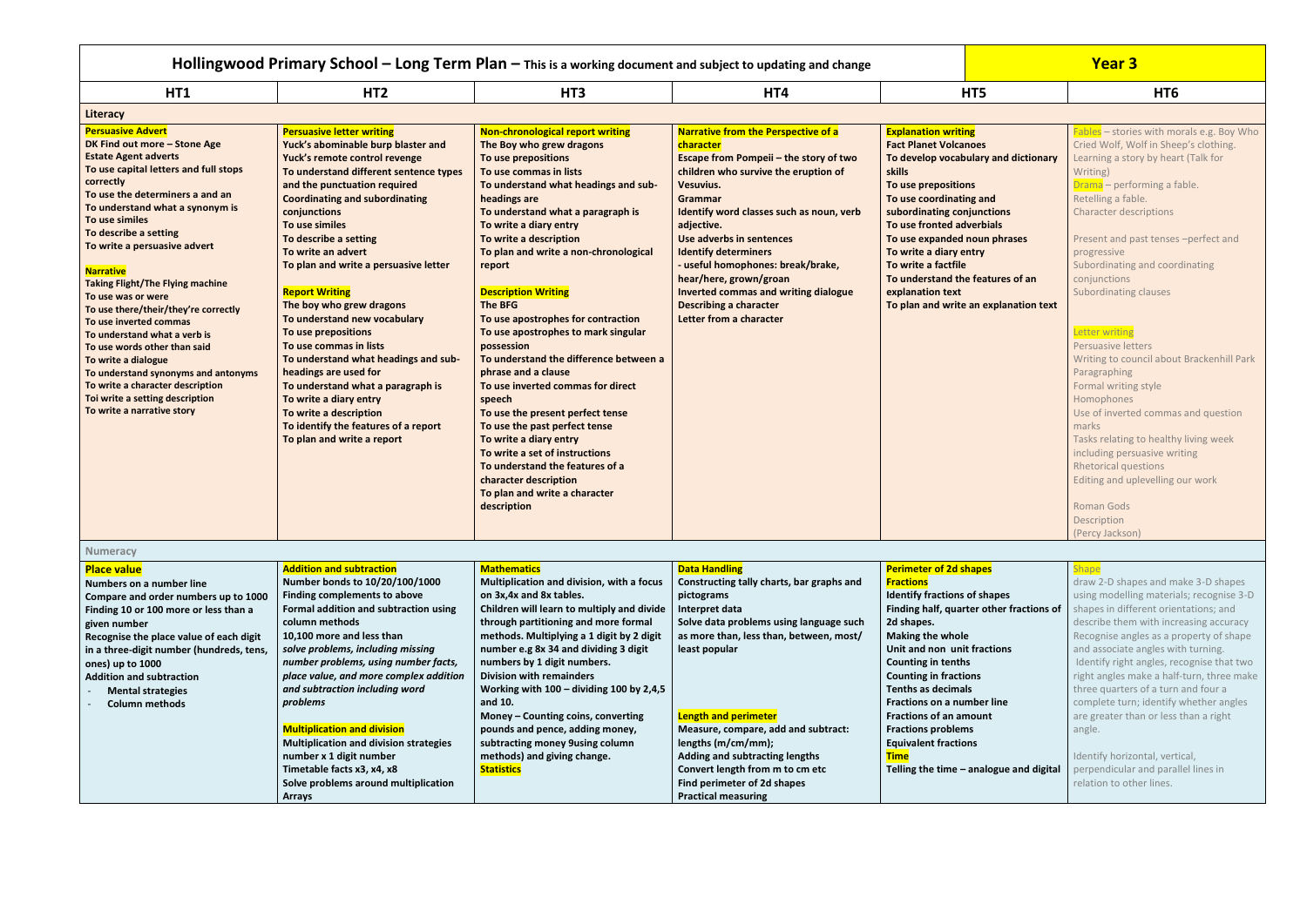|                |                                                                                                                                                                                                                                        | Bar charts, tally charts, pictograms.<br>Creating and interpreting these. Finding<br>the difference.                                                                                                                                                                                                                                                                                                                                                                                                                                                                                                                                                                  | Reasoning and problem solving around<br>length<br><b>Fractions</b><br><b>Numerator and denominator</b><br>Find and recognise a half, quarter and<br>third.<br>Understand unit and non- unit fractions<br><b>Equivalence of simple fractions</b><br><b>Count in fractions</b>                                                                                                                                                                                                                                                                                                                                                                                       |  |
|----------------|----------------------------------------------------------------------------------------------------------------------------------------------------------------------------------------------------------------------------------------|-----------------------------------------------------------------------------------------------------------------------------------------------------------------------------------------------------------------------------------------------------------------------------------------------------------------------------------------------------------------------------------------------------------------------------------------------------------------------------------------------------------------------------------------------------------------------------------------------------------------------------------------------------------------------|--------------------------------------------------------------------------------------------------------------------------------------------------------------------------------------------------------------------------------------------------------------------------------------------------------------------------------------------------------------------------------------------------------------------------------------------------------------------------------------------------------------------------------------------------------------------------------------------------------------------------------------------------------------------|--|
|                |                                                                                                                                                                                                                                        |                                                                                                                                                                                                                                                                                                                                                                                                                                                                                                                                                                                                                                                                       |                                                                                                                                                                                                                                                                                                                                                                                                                                                                                                                                                                                                                                                                    |  |
| <b>Science</b> |                                                                                                                                                                                                                                        |                                                                                                                                                                                                                                                                                                                                                                                                                                                                                                                                                                                                                                                                       |                                                                                                                                                                                                                                                                                                                                                                                                                                                                                                                                                                                                                                                                    |  |
|                | <b>Light</b><br>What is light and where does it come<br>from?<br>Which surfaces reflect most light?<br>How do mirrors work?<br>How are shadows made?<br>How do shadows change shape?<br>What are the dangers of looking at the<br>sun? | <b>Humans and other animals</b><br>What are the different types of<br>skeletons? Exoskeletons, endo skeletons<br>and hydrostatic animals.<br>What are the bones on my skeleton<br>called? Learning the names of the main<br>bones in the human skeleton and some<br>of the more commonly used scientific<br>names.<br>Why do we need a skeleton? Looking at<br>skeleton functions as a frame for our<br>muscles, supporting our body, making<br>blood cells and protecting many of our<br>organs.<br>How do muscles help us to move? Doing<br>different activities and noting which<br>muscles are used. Understanding that<br>muscles contract to enable us to move. | <b>Rocks and Soils</b><br>What are rocks and what are they like?<br>Types of/uses of rock<br>How are rocks the same or different? How<br>can I sort them?<br>Characteristics of rock - sorting according<br>to characteristics<br>Comparing rocks based on appearance and<br>characteristics<br>What are the different types of rocks?<br>Learning their names<br>Learning the three main types of rock<br>Igneous<br>Metamorphic<br>Sedimentary<br><b>Making our own!</b><br>Are some rocks more permeable than<br>others?<br>How can we make a fair test?<br>What are fossils and how are they made?<br><b>Examining real fossils</b><br>What is soil made from? |  |

| Add and subtract amounts of money to<br>give change, using both £ and p in<br>practical contexts.                                       |
|-----------------------------------------------------------------------------------------------------------------------------------------|
| Tell and write the time from an analogue<br>clock, including using Roman numerals<br>from I to XII, and 12-hour and 24- hour<br>clocks. |
| Estimate and read time with increasing<br>accuracy to the nearest minute.                                                               |
| Record and compare time in terms of<br>seconds, minutes, hours and o'clock.                                                             |
| Use vocabulary such as a.m./p.m.,<br>morning, afternoon, noon and midnight.                                                             |
| Know the number of seconds in a minute<br>and the number of days in each month,<br>year and leap year.                                  |
| Compare duration of events.                                                                                                             |
|                                                                                                                                         |
| 4 operations and problem solving<br>Revision of formal written methods for<br>all 4 operations                                          |
| Consolidation of place value<br>Problem solving                                                                                         |
|                                                                                                                                         |
| <b>Plants and life cycles</b>                                                                                                           |
| Visiting the allotment                                                                                                                  |
| Fair testing - plants with and without                                                                                                  |

leaves. Identifying fruit

Finding out where in the world fruit

grows.

Revisiting life cycle of a plant Labelling and learning plant parts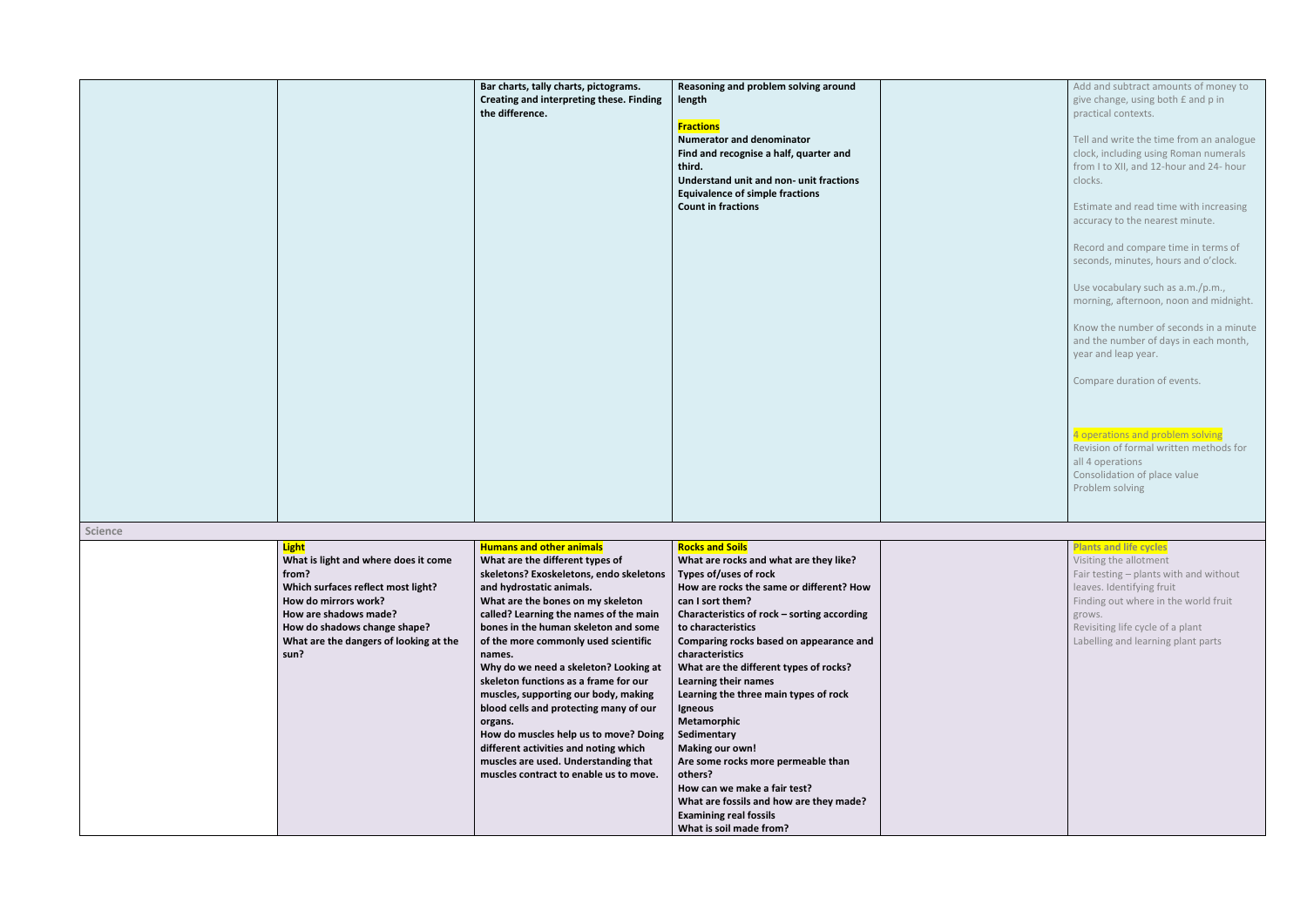|                                                                                                                                                                                                                                                                                                                                                                                                                                  |                                                                                                                                                                                                                                                                                                                                                                                                                                                                                                                                                                                                                                                       |                                                                                                                                                                                                                                                                                                                                                                                                                                                                                                                                                                                                                                                                                                                                                                                                                                                                             | <b>Composition of soil</b><br>Learning related vocabulary                                                                                                                                                                                                                                                                                                                                                                                                                                                                                                                                                                                                                                                                                                                                                                                             |                                                                                                                                                                                                                                                                                                                                                          |                                                                                                                                                                                                                                                                                                                                                                                                                                                                                                                                                                                                                                                                                                                                                                                                                                                                                                                                                                                                                                                                                                                                                                                                                                                                                                                                                                                                                                                                                   |
|----------------------------------------------------------------------------------------------------------------------------------------------------------------------------------------------------------------------------------------------------------------------------------------------------------------------------------------------------------------------------------------------------------------------------------|-------------------------------------------------------------------------------------------------------------------------------------------------------------------------------------------------------------------------------------------------------------------------------------------------------------------------------------------------------------------------------------------------------------------------------------------------------------------------------------------------------------------------------------------------------------------------------------------------------------------------------------------------------|-----------------------------------------------------------------------------------------------------------------------------------------------------------------------------------------------------------------------------------------------------------------------------------------------------------------------------------------------------------------------------------------------------------------------------------------------------------------------------------------------------------------------------------------------------------------------------------------------------------------------------------------------------------------------------------------------------------------------------------------------------------------------------------------------------------------------------------------------------------------------------|-------------------------------------------------------------------------------------------------------------------------------------------------------------------------------------------------------------------------------------------------------------------------------------------------------------------------------------------------------------------------------------------------------------------------------------------------------------------------------------------------------------------------------------------------------------------------------------------------------------------------------------------------------------------------------------------------------------------------------------------------------------------------------------------------------------------------------------------------------|----------------------------------------------------------------------------------------------------------------------------------------------------------------------------------------------------------------------------------------------------------------------------------------------------------------------------------------------------------|-----------------------------------------------------------------------------------------------------------------------------------------------------------------------------------------------------------------------------------------------------------------------------------------------------------------------------------------------------------------------------------------------------------------------------------------------------------------------------------------------------------------------------------------------------------------------------------------------------------------------------------------------------------------------------------------------------------------------------------------------------------------------------------------------------------------------------------------------------------------------------------------------------------------------------------------------------------------------------------------------------------------------------------------------------------------------------------------------------------------------------------------------------------------------------------------------------------------------------------------------------------------------------------------------------------------------------------------------------------------------------------------------------------------------------------------------------------------------------------|
|                                                                                                                                                                                                                                                                                                                                                                                                                                  |                                                                                                                                                                                                                                                                                                                                                                                                                                                                                                                                                                                                                                                       |                                                                                                                                                                                                                                                                                                                                                                                                                                                                                                                                                                                                                                                                                                                                                                                                                                                                             |                                                                                                                                                                                                                                                                                                                                                                                                                                                                                                                                                                                                                                                                                                                                                                                                                                                       |                                                                                                                                                                                                                                                                                                                                                          |                                                                                                                                                                                                                                                                                                                                                                                                                                                                                                                                                                                                                                                                                                                                                                                                                                                                                                                                                                                                                                                                                                                                                                                                                                                                                                                                                                                                                                                                                   |
| Topic including Geography, History, Art & Design and Technology                                                                                                                                                                                                                                                                                                                                                                  |                                                                                                                                                                                                                                                                                                                                                                                                                                                                                                                                                                                                                                                       |                                                                                                                                                                                                                                                                                                                                                                                                                                                                                                                                                                                                                                                                                                                                                                                                                                                                             |                                                                                                                                                                                                                                                                                                                                                                                                                                                                                                                                                                                                                                                                                                                                                                                                                                                       |                                                                                                                                                                                                                                                                                                                                                          |                                                                                                                                                                                                                                                                                                                                                                                                                                                                                                                                                                                                                                                                                                                                                                                                                                                                                                                                                                                                                                                                                                                                                                                                                                                                                                                                                                                                                                                                                   |
| <b>Stone Age/Iron Age</b><br><b>Timeline</b><br>Did prehistoric people really live in<br>caves?<br>How did the prehistoric people get their<br>food?<br>Farming, hunting and gathering, use of<br>fire, tools<br>What is the legacy of the Stone Age?<br>Stonehenge, Skara Brae, Star Carr<br>What was life like in the Iron Age?<br>Hillforts, roundhouses<br>How did life differ between the Stone<br>Age, Iron age and today? | <b>Our World and Antarctica</b><br>Mapwork - naming the world's oceans<br>and continents.<br>Where in the world is the United<br>Kingdom?- mapwork and key facts.<br><b>Vocabulary Equator Northern</b><br><b>Hemisphere Tropic of Cancer Europe</b><br><b>Atlantic Ocean North south East West</b><br>Where is Antarctica and what is it like<br>there?<br><b>Geographical features and climate of</b><br><b>Antarctica</b><br><b>Vocabulary Desert Mountain Volcano</b><br>Ice sheet Valley Plain Ocean Research<br><b>Station</b><br>What is happening to Antarctica? -<br>finding out about global warming and its<br>effects. Persuasive poster. | <b>The Romans</b><br>What is an empire and how did the<br><b>Roman empire begin?</b><br>How did the British react to the Roman<br>invasion?<br>What was society like within Roman<br><b>Britain?</b><br>What can we learn about the Roman<br>period from York?<br>What was the legacy of the British<br><b>Roman empire?</b><br><b>HT3 Design Technology - Planning,</b><br>making and evaluating<br><b>Photo frames</b><br>What features do I need on my photo<br>frame? Disassembling frames<br>What do I want my frame look like<br>and how will I make it stable?<br>Importance of triangle in stable<br>structures<br>Measuring, making right angle<br>corners, making my frame stand up<br><b>Making Pizzas</b><br><b>Evaluating different toppings</b><br>Using a knife safely<br>Designing my pizza<br>Making and cooking my pizza<br><b>Tasting and evaluating</b> | Peru<br>Where in the world is Peru?<br>Locating Peru on a world map. Using terms<br>such as equator, tropic of Capricorn,<br>southern hemisphere.<br>What are the physical features and<br>physical processes of Peru?<br><b>Identifying physical and human features</b><br>found in south America and sorting them<br>into two groups.<br>Why do earthquakes happen in Peru?<br><b>Basic plate tectonics and the Pacific Ring of</b><br><b>Fire</b><br>What are the human features and human<br>processes of Peru?<br>Where is Machu Pichu and who built it?<br>What does it look like?<br>Poster/factfile<br><b>Who lives in Peru?</b><br>Looking at proportion of people of Native<br>American and European descent.<br>How are Bradford and Peru different?<br><b>Compare Bradford and Peru - location,</b><br>homes, language, people, religion. | Romero Britto/Inca clay relief tile<br>Who is Romero Britto and what is his<br>art like?<br>What will my Britto style art work<br>look like?<br>To make a printing block<br>To design and create an Britto<br>inspired piece of art<br>What is Inca art like?<br>What will my relief tile look like?<br>To design, make and paint my clay<br>relief tile | <b>Brazil and Carnivals</b><br>This is a topic extending knowledge and<br>understanding beyond the local area to include a<br>location in South America.<br>Brazil map work – location and co-<br>ordinates<br>Comparing physical and human features<br>Brazilian fact-file<br>Can use paragraphs in fiction and non-fiction.<br>Persuasive poster about Brazil<br><b>Climate Graphs</b><br><b>Hurricane Story</b><br>$\bullet$<br>Can write in a lively and coherent style.<br>Can produce a story set in a different culture.<br>Can use paragraphs in fiction and non-fiction.<br>• Diary - A Day In The Life of a Brazilian<br>School Child.<br>Can use paragraphs in fiction and non-fiction.<br>Locate the world's countries, using maps to focus<br>on Europe and North and South America.<br>(human and physical characteristics, key<br>topographical features (including hills, mountains,<br>coasts and rivers).<br>Identify the position and significance of, Equator,<br>Northern Hemisphere, Southern Hemisphere, Arctic<br>and Antarctic Circle.<br>Understand geographical similarities and<br>differences through the study of human and<br>physical geography of a region within North or<br>South America.<br>Describe and understand key aspects of: physical<br>geography, including: rivers, mountains, volcanoes<br>and earthquakes, human geography, including:<br>types of settlement and land use.<br>Art<br>Arts Award activities linked to Carnivals. |
| ICT                                                                                                                                                                                                                                                                                                                                                                                                                              |                                                                                                                                                                                                                                                                                                                                                                                                                                                                                                                                                                                                                                                       |                                                                                                                                                                                                                                                                                                                                                                                                                                                                                                                                                                                                                                                                                                                                                                                                                                                                             |                                                                                                                                                                                                                                                                                                                                                                                                                                                                                                                                                                                                                                                                                                                                                                                                                                                       |                                                                                                                                                                                                                                                                                                                                                          |                                                                                                                                                                                                                                                                                                                                                                                                                                                                                                                                                                                                                                                                                                                                                                                                                                                                                                                                                                                                                                                                                                                                                                                                                                                                                                                                                                                                                                                                                   |
| <b>Online safety</b><br><b>Goole slides</b><br>Learning how to log on to our google<br>account.<br>Create a slide show, format text, inset<br>pictures, share my slide show<br><b>PSHE</b>                                                                                                                                                                                                                                       |                                                                                                                                                                                                                                                                                                                                                                                                                                                                                                                                                                                                                                                       |                                                                                                                                                                                                                                                                                                                                                                                                                                                                                                                                                                                                                                                                                                                                                                                                                                                                             | <b>Online safety</b><br>Revise google slide presentation skills<br><b>Spreadsheets to calculate</b><br><b>Creating spreadsheets and graphs</b>                                                                                                                                                                                                                                                                                                                                                                                                                                                                                                                                                                                                                                                                                                        | <b>Graphics</b><br>Creating a piece of art<br><b>Basic simulations</b><br>Continue google slides - formatting,<br>making slide shows                                                                                                                                                                                                                     |                                                                                                                                                                                                                                                                                                                                                                                                                                                                                                                                                                                                                                                                                                                                                                                                                                                                                                                                                                                                                                                                                                                                                                                                                                                                                                                                                                                                                                                                                   |
|                                                                                                                                                                                                                                                                                                                                                                                                                                  |                                                                                                                                                                                                                                                                                                                                                                                                                                                                                                                                                                                                                                                       |                                                                                                                                                                                                                                                                                                                                                                                                                                                                                                                                                                                                                                                                                                                                                                                                                                                                             |                                                                                                                                                                                                                                                                                                                                                                                                                                                                                                                                                                                                                                                                                                                                                                                                                                                       |                                                                                                                                                                                                                                                                                                                                                          |                                                                                                                                                                                                                                                                                                                                                                                                                                                                                                                                                                                                                                                                                                                                                                                                                                                                                                                                                                                                                                                                                                                                                                                                                                                                                                                                                                                                                                                                                   |
| <b>Physical Health and wellbeing</b><br>This includes work on the different food<br>groups and what they do for our body.<br>How can we choose a healthy snack?<br>How are we persuaded by packaging etc<br>to make unhealthy choices?<br>How can we persuade others to make<br>the right snack choices?                                                                                                                         | <b>Drug, alcohol and tobacco education</b><br>What is a drug? Looking at drugs they<br>may find at home such as medicines.<br>Safe use of drugs and medicines<br>Dangers of smoking and how to support<br>people who want to stop<br>Making posters, leaflets and sharing<br>ideas                                                                                                                                                                                                                                                                                                                                                                    | <b>Mental health</b><br><b>Being proud of our achievements</b><br>Looking at the steps to success<br>How to deal with put downs and set<br>backs<br><b>Having goals</b><br>Some of these lessons will be taught<br>through drama                                                                                                                                                                                                                                                                                                                                                                                                                                                                                                                                                                                                                                            | <b>Identity, society and democracy</b><br><b>Celebrating difference</b><br>Understanding the different groups and<br>communities to which we belong and the<br>rules we follow.<br>How we are the same/ different from each<br>other.                                                                                                                                                                                                                                                                                                                                                                                                                                                                                                                                                                                                                 | <b>Keeping Safe -bullying</b><br>What is bullying?<br>What are the different types of<br>bullying?<br>Why do people bully or get bullied?<br>What can we do if we are bullied?<br>What can we do if we witness<br>bullying?                                                                                                                              | Economic Literacy/ managing money<br>To learn about the role money plays in<br>their own and others' lives.<br>To learn about enterprise and the skills<br>that can make someone 'enterprising.'<br>Where does money come from?<br>Where does it go?                                                                                                                                                                                                                                                                                                                                                                                                                                                                                                                                                                                                                                                                                                                                                                                                                                                                                                                                                                                                                                                                                                                                                                                                                              |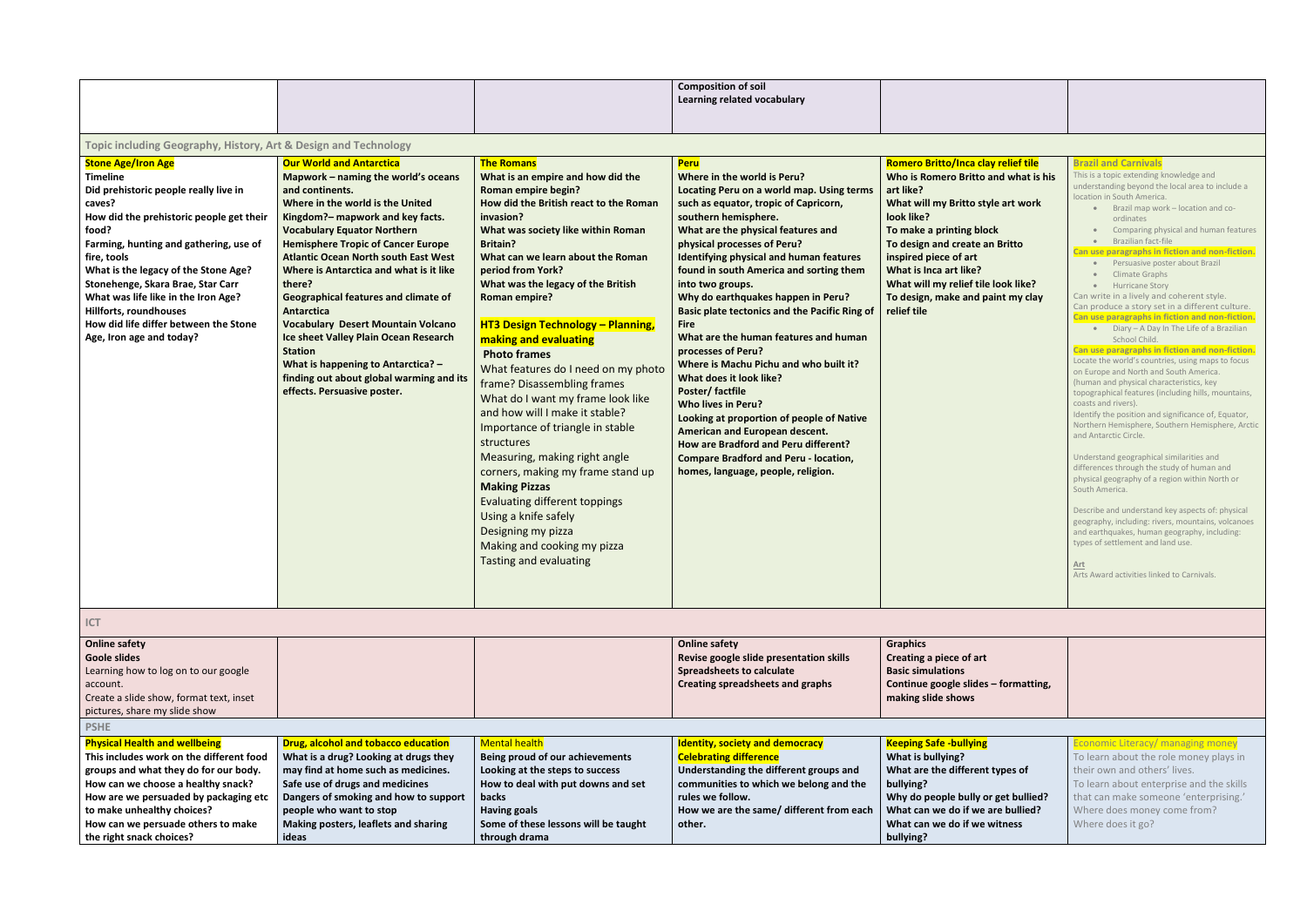| What can we learn from creation<br>stories?<br>What does the Jewish creation story<br>tell about our world?<br>What can the Muslim creation story<br>teach us?<br>What do Sikhs believe about creation?<br>How do the creation stories from<br>different faiths compare?<br>How are creation stories relevant<br>today?<br>Stories will be interpreted using letters,<br>posters etc Focus will be on the<br>fragility of our planet and conservation<br>issues. |
|------------------------------------------------------------------------------------------------------------------------------------------------------------------------------------------------------------------------------------------------------------------------------------------------------------------------------------------------------------------------------------------------------------------------------------------------------------------|

| How can I make healthier choices about<br>how I spend my spare time?<br>What advice can I give about a healthy<br>lifestyle to others?                                                                                                                                                                                                                                                                                                                                                                                                                                                                                                                                                                                                                                                                                                | Asthma - how to treat it and look after<br>those who have it<br>Road Safety team in school to do<br>pedestrian training |                                                                                                                                                                                                                                                                                                                                                                                                                                                                                                                                                                                                                                                                 | Understanding what stereotyping is and<br>how it can be detrimental to self-esteem<br>and aspirations<br><b>Celebrating being unique</b> |  |
|---------------------------------------------------------------------------------------------------------------------------------------------------------------------------------------------------------------------------------------------------------------------------------------------------------------------------------------------------------------------------------------------------------------------------------------------------------------------------------------------------------------------------------------------------------------------------------------------------------------------------------------------------------------------------------------------------------------------------------------------------------------------------------------------------------------------------------------|-------------------------------------------------------------------------------------------------------------------------|-----------------------------------------------------------------------------------------------------------------------------------------------------------------------------------------------------------------------------------------------------------------------------------------------------------------------------------------------------------------------------------------------------------------------------------------------------------------------------------------------------------------------------------------------------------------------------------------------------------------------------------------------------------------|------------------------------------------------------------------------------------------------------------------------------------------|--|
| <b>RE</b>                                                                                                                                                                                                                                                                                                                                                                                                                                                                                                                                                                                                                                                                                                                                                                                                                             |                                                                                                                         |                                                                                                                                                                                                                                                                                                                                                                                                                                                                                                                                                                                                                                                                 |                                                                                                                                          |  |
| The focus this half term is on Judaism.<br>Other faiths are studied throughout<br>Year 3 and KS2<br>In separate lessons we will answer the<br>question:<br>'How do Jews remember God's<br>covenant to Abraham and Moses?'<br>Each of the following questions are<br>answered in separate lessons using<br>drama, storyboards. reading and written<br>tasks.<br>How did God show his covenant or<br>promise with Noah?<br>Who was Abram and why was he<br>important to Jews?<br>Why is Moses important to Jewish<br>people today and what do they learn<br>from him?<br>How did Moses become an Egyptian<br>prince?<br>How did God help Moses lead the<br><b>Israelites to freedom?</b><br>How did God protect the Jews on their<br>journey?<br><b>What are the Ten Commandments?</b><br>How do Jews remember the Pesach<br>(Passover) |                                                                                                                         | <b>What does The Bible teach Christians</b><br>about living a good life?<br>Why is the Bible such a special book for<br><b>Christians?</b><br>What does the story of The Feeding of<br>the Five Thousand tell Christians about<br>how to live a good life?<br>What does the Parable of the Good<br>Samaritan tell Christians about how to<br>live a good life?<br>What does the Parable of The Prodigal<br>Son tell Christians about how to live a<br>good life?<br>What does the story of Zacchaeus tell<br>Christians about how to live a good life?<br>These questions will be answered by<br>improvised drama, storyboards and<br>collaborative activities. |                                                                                                                                          |  |
| PE                                                                                                                                                                                                                                                                                                                                                                                                                                                                                                                                                                                                                                                                                                                                                                                                                                    |                                                                                                                         |                                                                                                                                                                                                                                                                                                                                                                                                                                                                                                                                                                                                                                                                 |                                                                                                                                          |  |

| <b>Invasion games</b>                     | <b>Indoor athletics</b>                       | <b>Dodgeball</b>                       | <b>Kwik Cricket</b>                         | <b>Badminton</b>                      | <b>Kwick Cricket</b>                            |
|-------------------------------------------|-----------------------------------------------|----------------------------------------|---------------------------------------------|---------------------------------------|-------------------------------------------------|
| <b>Football</b>                           | Building up skills in running, jumping        | For Y3 games - any hit below the       | To master a basic catching technique using  | To become familiar with the           |                                                 |
|                                           | and throwing.                                 | shoulder counts as out                 | two hands                                   | equipment used to play badminton      | <b>Rounders</b> $-$ to grasp the basic concepts |
| Dribbling, passing and shooting skills.   | Running - sprinting and jogging. Relay        | To explore different types of throw    | To master a basic throwing                  | To explore different ways in which    | of hitting and striking as well as fielding.    |
| Games with small apparatus to improve     | races including running.                      | (under-arm and over-arm) whilst on the | technique (underarm & overarm and know      | they can hit the shuttle-cock         | Working on hand-eye coordination and            |
| these skills. Working in small groups     | <b>Practising safe landings and different</b> | move {Play Submarine Tag}              | when it is appropriate to use each)         | To be able to serve underarm over a   | throwing accuracy when passing or               |
| leading to games of football in small     | types of jumps.                               | To throw at a target with improved     | To consolidate a range of catching and      | target or net                         | bowling.                                        |
| teams.                                    | Throwing - throwing distance, aiming          | accuracy {Play The Gauntlet}           | gathering (fielding) skills with control    | To explore hitting the shuttle-cock   |                                                 |
| <b>Working</b>                            | for targets and improving accuracy. This      | To accurately use the space to support | . To master a basic underarm bowling        | using forehand and backhand strokes   |                                                 |
| <b>Basketball</b>                         | will include ball, beanbags, vortexes and     | team mates in small sided games {Play  | technique                                   | To be hit the shuttle-cock accurately |                                                 |
| One handed dribbling, bounce and chest    | javelins.                                     | <b>Benchball or Secret Agent}</b>      | . To practice the correct batting technique | to a partner                          |                                                 |
| pass, shooting at a target with accuracy, | <b>Gymnastics</b>                             |                                        | and use it in small sided games             |                                       |                                                 |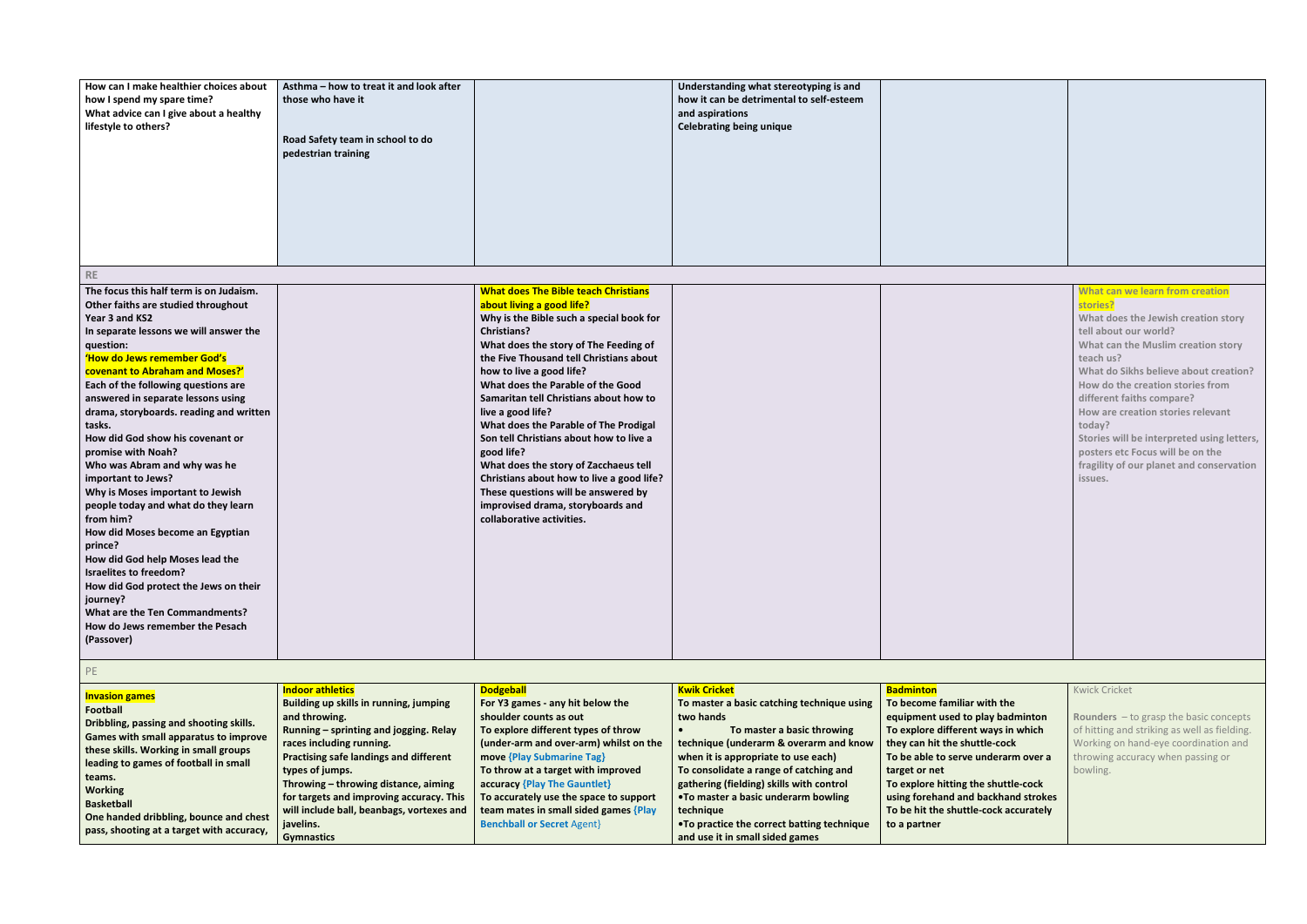| small team games to include these skills<br>such as bench ball.                                        | <b>Exploring the following:</b><br>STRAIGHT, TUCK, STAR, PIKE, STRADDLE,<br>LEVELS, HIGH, MEDIUM, LOW, RIGHT<br>ANGLE, EXTENSION, LINK, SEQUENCE,<br>ROUTINE, REPEAT, TRANSITION, FLOW<br>The children will make different shapes<br>in floorwork and on apparatus which<br>they will build in to a sequence.<br><b>Exploring the following:</b><br>LEVELS, HIGH, MEDIUM, LOW,<br>DIRECTIONS, FORWARDS, BACKWARDS,<br>SIDEWAYS,<br>PATHWAYS, PATTERNS, CURVED, ZIG-<br>ZAG, SPIRAL<br>LINK, SEQUENCE, ROUTINE, REPEAT,<br><b>TRANSITION, FLOW</b><br>Travelling whilst exploring the above in<br>floorwork and apparatus.<br>Building up to a group performance to<br>music using skills acquired throughout<br>the lessons. | <b>Dance</b><br>To explore dance movements and create<br>patterns in movement<br>To work with a partner to create dance<br>patterns<br>To perform a dance with rhythm and<br>expression<br>To develop precision of movement<br>To work co-operatively with a group to<br>create and link dances using a simple<br>dance structure or motif<br>Using weather as a theme throughout.<br>Following dance videos to music | .To strike the ball for distance<br>.To react to situations in ways that make<br>it difficult for opponents to win<br>Enjoy some competitive matches of kwik<br>cricket<br><b>Tag Rugby</b><br>To send and receive the ball while<br>stationary and on the move<br>(encourage passing backwards only)To<br>practice how to perform a 'tackle' by<br>grabbing opponents tagsTo perform a<br>range of actions while maintaining<br>possession of the ball To explore the<br>'play of the ball' to restart a gameTo<br>accurately use the space to support<br>team mates in small sided gamesTo<br>choose and use simple tactics and<br>strategies in different situations<br>To identify and follow the rules of the<br>game when playing matches | To begin to be able to build up a rally<br>$(x3 + shots)$<br>To take part in opposed conditioned<br>games<br><b>Hockey</b><br>To explore safe use of hockey<br>equipment (correct grip on stick, no<br>sticks above shoulder height)<br>To send and receive the ball while<br>stationary and on the move<br>To explore ways of using stick to<br>move ball<br>To perform a range of actions while<br>maintaining possession of the ball<br>To accurately use the space to<br>support team mates in small sided<br>games<br>To choose and use simple tactics and<br>strategies in different situations<br>To identify and follow the rules of the<br>game |  |
|--------------------------------------------------------------------------------------------------------|------------------------------------------------------------------------------------------------------------------------------------------------------------------------------------------------------------------------------------------------------------------------------------------------------------------------------------------------------------------------------------------------------------------------------------------------------------------------------------------------------------------------------------------------------------------------------------------------------------------------------------------------------------------------------------------------------------------------------|-----------------------------------------------------------------------------------------------------------------------------------------------------------------------------------------------------------------------------------------------------------------------------------------------------------------------------------------------------------------------------------------------------------------------|-------------------------------------------------------------------------------------------------------------------------------------------------------------------------------------------------------------------------------------------------------------------------------------------------------------------------------------------------------------------------------------------------------------------------------------------------------------------------------------------------------------------------------------------------------------------------------------------------------------------------------------------------------------------------------------------------------------------------------------------------|----------------------------------------------------------------------------------------------------------------------------------------------------------------------------------------------------------------------------------------------------------------------------------------------------------------------------------------------------------------------------------------------------------------------------------------------------------------------------------------------------------------------------------------------------------------------------------------------------------------------------------------------------------|--|
| <b>Music</b>                                                                                           |                                                                                                                                                                                                                                                                                                                                                                                                                                                                                                                                                                                                                                                                                                                              |                                                                                                                                                                                                                                                                                                                                                                                                                       |                                                                                                                                                                                                                                                                                                                                                                                                                                                                                                                                                                                                                                                                                                                                                 |                                                                                                                                                                                                                                                                                                                                                                                                                                                                                                                                                                                                                                                          |  |
| All children in year 3 are learning the<br>ocarina this year, which is a small<br>woodwind instrument. | Continue weekly ocarina lessons and<br>singing every week.<br><b>Glockenspiel work</b><br>Working with glockenspiels - reading<br>music notation including crotchets,<br>minims, quavers and rests.<br>(Charanga Year 3 unit). Building up a<br>repertoire of tunes in a progression of<br><b>lessons</b><br>Vivaldi and the Baroque period<br>Listening and appreciating to a variety<br>of Baroque composers including Bach,<br>Vivaldi and Handel.<br>Studying Vivaldi's 'Winter' from the<br>Four Seasons in more detail. Writing a<br>poem to accompany it and then working<br>in small groups to compose our own<br>winter music. This will be using tuned<br>and untuned percussion instruments                       | Continue weekly ocarina lessons and<br>singing every week.                                                                                                                                                                                                                                                                                                                                                            | Continue weekly ocarina lessons and<br>singing every week.<br><b>Listening and appraising Peruvian music</b><br>(music of the Andes)                                                                                                                                                                                                                                                                                                                                                                                                                                                                                                                                                                                                            | <b>Who was Heitor Villa-Lobos and</b><br>why is he a trailblazer?<br>Listen to The little Train of The Caipira<br><b>BBC Ten Pieces</b><br>Map out responses<br>Focus on rhythm and pulse<br><b>Creating train sounds using</b><br>percussion<br>Group compositions to represent a<br>train journey<br><b>Crotchets and quavers notations</b><br>What is a sea shanty?<br>Sing up unit on sea shanties -<br>comparing Bengali and Scottish sea<br>shanty.<br>Listen to and sing some sea shanties -<br>eg The Mermaid<br>Compose our own sea shanty in<br>groups.                                                                                        |  |

| build up a rally |  |
|------------------|--|
| d conditioned    |  |
|                  |  |
|                  |  |
| hockey           |  |
| ip on stick, no  |  |
| height)          |  |
| e ball while     |  |
| move             |  |
| ing stick to     |  |
| actions while    |  |
| n of the ball    |  |
| space to         |  |
| small sided      |  |
| ple tactics and  |  |
| situations       |  |
| the rules of the |  |
|                  |  |
|                  |  |
|                  |  |
|                  |  |
|                  |  |
|                  |  |
|                  |  |